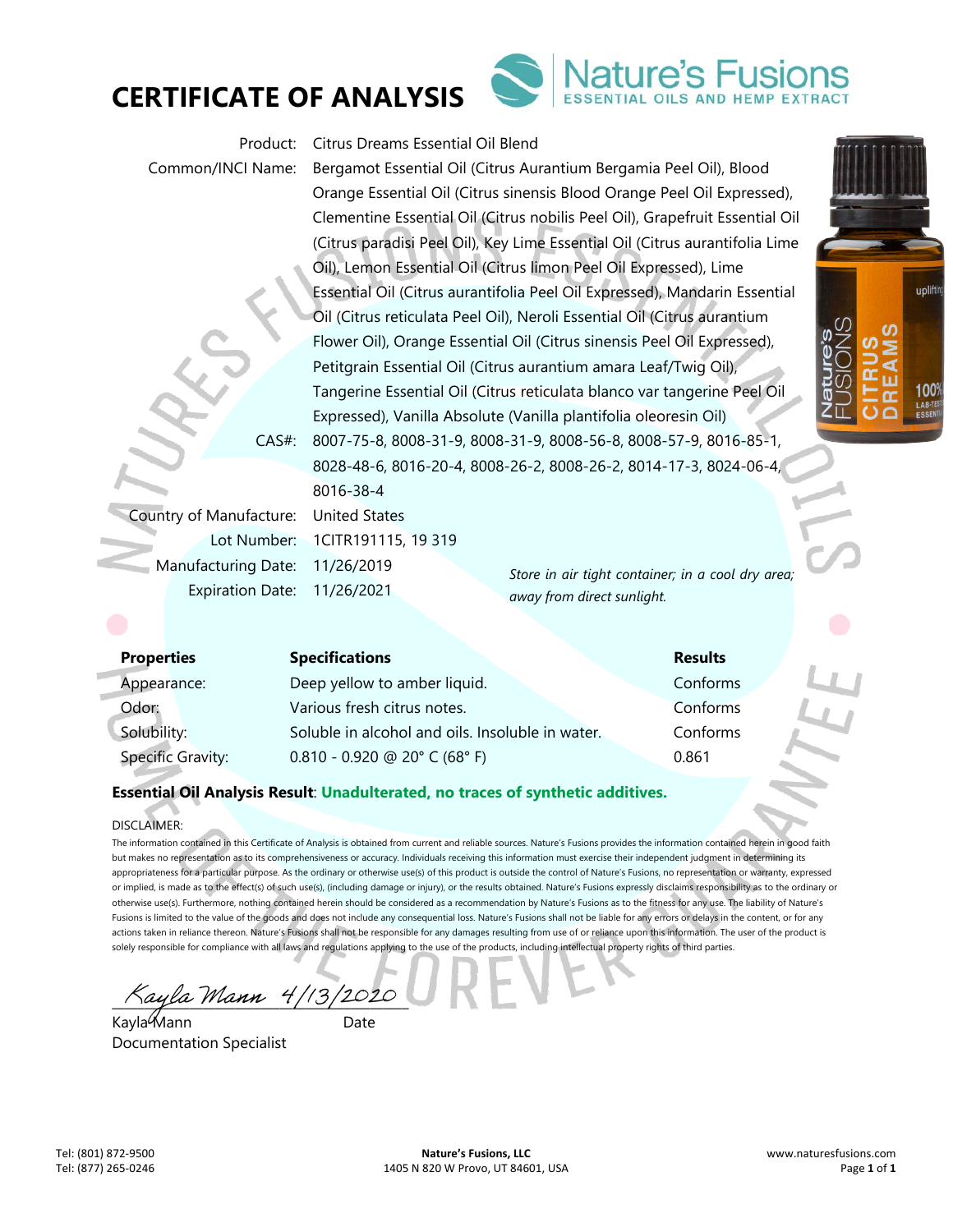# **CERTIFICATE OF ANALYSIS**



| Product:                | Citrus Dreams Essential Oil Blend                                       |                                                                                      |  |
|-------------------------|-------------------------------------------------------------------------|--------------------------------------------------------------------------------------|--|
| Common/INCI Name:       |                                                                         | Bergamot Essential Oil (Citrus Aurantium Bergamia Peel Oil), Blood                   |  |
|                         |                                                                         | Orange Essential Oil (Citrus sinensis Blood Orange Peel Oil Expressed),              |  |
|                         |                                                                         | Clementine Essential Oil (Citrus nobilis Peel Oil), Grapefruit Essential Oil         |  |
|                         |                                                                         | (Citrus paradisi Peel Oil), Key Lime Essential Oil (Citrus aurantifolia Lime         |  |
|                         |                                                                         | Oil), Lemon Essential Oil (Citrus limon Peel Oil Expressed), Lime                    |  |
|                         |                                                                         | Essential Oil (Citrus aurantifolia Peel Oil Expressed), Mandarin Essential           |  |
|                         |                                                                         | Oil (Citrus reticulata Peel Oil), Neroli Essential Oil (Citrus aurantium             |  |
|                         | Flower Oil), Orange Essential Oil (Citrus sinensis Peel Oil Expressed), |                                                                                      |  |
|                         | Petitgrain Essential Oil (Citrus aurantium amara Leaf/Twig Oil),        |                                                                                      |  |
|                         |                                                                         | Nature's<br>Tangerine Essential Oil (Citrus reticulata blanco var tangerine Peel Oil |  |
|                         |                                                                         | Expressed), Vanilla Absolute (Vanilla plantifolia oleoresin Oil)                     |  |
| $CAS#$ :                |                                                                         | 8007-75-8, 8028-48-6, 8008-31-9, 8016-20-4, 8008-26-2, 8008-56-8,                    |  |
|                         | 8008-26-2, 8008-31-9, 8016-38-4, 8008-57-9, 8014-17-3, 8016-85-1,       |                                                                                      |  |
|                         | 8024-06-4                                                               |                                                                                      |  |
| Country of Manufacture: | <b>United States</b>                                                    |                                                                                      |  |
| Lot Number:             | CITR0515 19 155                                                         |                                                                                      |  |
| Manufacturing Date:     | 5/15/2019                                                               | Store in air tight container; in a cool dry area;                                    |  |
| <b>Expiration Date:</b> | 5/15/2021                                                               | away from direct sunlight.                                                           |  |

| <b>Properties</b> | <b>Specifications</b>                            | <b>Results</b> |
|-------------------|--------------------------------------------------|----------------|
| Appearance:       | Deep yellow to amber liquid.                     | Conforms       |
| Odor:             | Various fresh citrus notes.                      | Conforms       |
| Solubility:       | Soluble in alcohol and oils. Insoluble in water. | Conforms       |
| Specific Gravity: | $0.840 - 0.980$ @ 20° C (68° F)                  | 0.860          |

## **Essential Oil Analysis Result**: **Unadulterated, no traces of synthetic additives.**

### DISCLAIMER:

The information contained in this Certificate of Analysis is obtained from current and reliable sources. Nature's Fusions provides the information contained herein in good faith but makes no representation as to its comprehensiveness or accuracy. Individuals receiving this information must exercise their independent judgment in determining its appropriateness for a particular purpose. As the ordinary or otherwise use(s) of this product is outside the control of Nature's Fusions, no representation or warranty, expressed or implied, is made as to the effect(s) of such use(s), (including damage or injury), or the results obtained. Nature's Fusions expressly disclaims responsibility as to the ordinary or otherwise use(s). Furthermore, nothing contained herein should be considered as a recommendation by Nature's Fusions as to the fitness for any use. The liability of Nature's Fusions is limited to the value of the goods and does not include any consequential loss. Nature's Fusions shall not be liable for any errors or delays in the content, or for any actions taken in reliance thereon. Nature's Fusions shall not be responsible for any damages resulting from use of or reliance upon this information. The user of the product is solely responsible for compliance with all laws and regulations applying to the use of the products, including intellectual property rights of third parties.

 $\land$ ayla Mann  $8/28/2019$ 

Kayla Mann ann an Date Documentation Specialist

uplift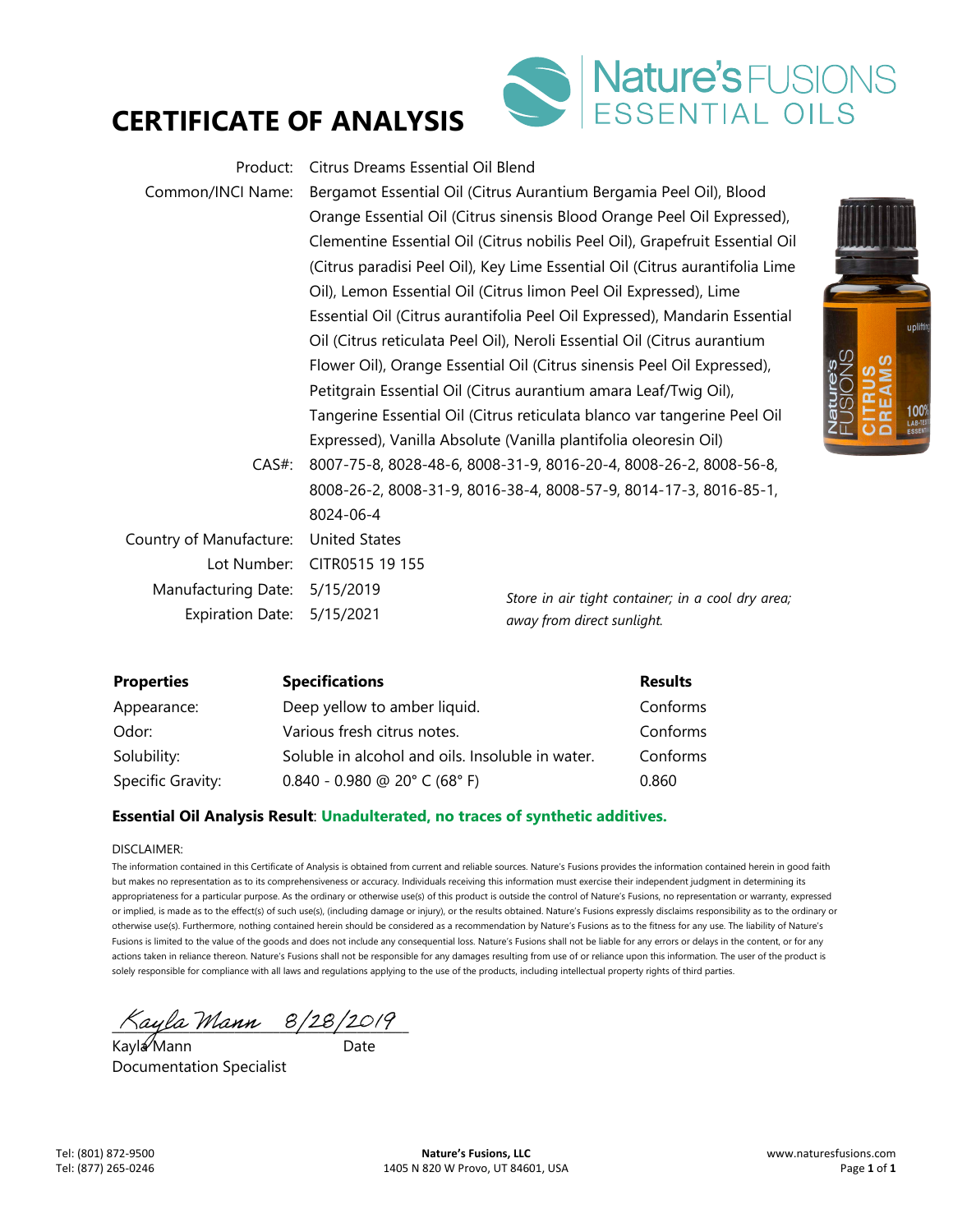# **CERTIFICATE OF ANALYSIS**



| Product:                | Citrus Dreams Essential Oil Blend                                       |                                                                                     |  |
|-------------------------|-------------------------------------------------------------------------|-------------------------------------------------------------------------------------|--|
| Common/INCI Name:       |                                                                         | Bergamot Essential Oil (Citrus Aurantium Bergamia Peel Oil), Blood                  |  |
|                         | Orange Essential Oil (Citrus sinensis Blood Orange Peel Oil Expressed), |                                                                                     |  |
|                         |                                                                         | Clementine Essential Oil (Citrus nobilis Peel Oil), Grapefruit Essential Oil        |  |
|                         |                                                                         | (Citrus paradisi Peel Oil), Key Lime Essential Oil (Citrus aurantifolia Lime        |  |
|                         |                                                                         | Oil), Lemon Essential Oil (Citrus limon Peel Oil Expressed), Lime                   |  |
|                         |                                                                         | Essential Oil (Citrus aurantifolia Peel Oil Expressed), Mandarin Essential          |  |
|                         |                                                                         | Oil (Citrus reticulata Peel Oil), Neroli Essential Oil (Citrus aurantium            |  |
|                         |                                                                         | 9∑<br>0∑<br>Flower Oil), Orange Essential Oil (Citrus sinensis Peel Oil Expressed), |  |
|                         | Petitgrain Essential Oil (Citrus aurantium amara Leaf/Twig Oil),        |                                                                                     |  |
|                         |                                                                         | Tangerine Essential Oil (Citrus reticulata blanco var tangerine Peel Oil            |  |
|                         |                                                                         | Expressed), Vanilla Absolute (Vanilla plantifolia oleoresin Oil)                    |  |
| $CAS#$ :                |                                                                         | 8007-75-8, 8028-48-6, 8008-31-9, 8016-20-4, 8008-26-2, 8008-56-8,                   |  |
|                         | 8008-26-2, 8008-31-9, 8016-38-4, 8008-57-9, 8014-17-3, 8016-85-1,       |                                                                                     |  |
|                         | 8024-06-4                                                               |                                                                                     |  |
| Country of Manufacture: | <b>United States</b>                                                    |                                                                                     |  |
| Lot Number:             | CITR18A                                                                 |                                                                                     |  |
| Manufacturing Date:     | 12/13/2018                                                              | Store product in full, tightly closed containers in                                 |  |
| <b>Expiration Date:</b> | 12/13/2020                                                              | a cool dry place.                                                                   |  |

| <b>Properties</b> | <b>Specifications</b>                            | <b>Results</b> |
|-------------------|--------------------------------------------------|----------------|
| Appearance:       | Deep yellow to amber liquid.                     | Conforms       |
| Odor:             | Various fresh citrus notes.                      | Conforms       |
| Solubility:       | Soluble in alcohol and oils. Insoluble in water. | Conforms       |
| Specific Gravity: | $0.840 - 0.980$ @ 20° C (68° F)                  | 0.854          |

## **Essential Oil Analysis Result**: **Unadulterated, no traces of synthetic additives.**

### DISCLAIMER:

The information contained in this Certificate of Analysis is obtained from current and reliable sources. Nature's Fusions provides the information contained herein in good faith but makes no representation as to its comprehensiveness or accuracy. Individuals receiving this information must exercise their independent judgment in determining its appropriateness for a particular purpose. As the ordinary or otherwise use(s) of this product is outside the control of Nature's Fusions, no representation or warranty, expressed or implied, is made as to the effect(s) of such use(s), (including damage or injury), or the results obtained. Nature's Fusions expressly disclaims responsibility as to the ordinary or otherwise use(s). Furthermore, nothing contained herein should be considered as a recommendation by Nature's Fusions as to the fitness for any use. The liability of Nature's Fusions is limited to the value of the goods and does not include any consequential loss. Nature's Fusions shall not be liable for any errors or delays in the content, or for any actions taken in reliance thereon. Nature's Fusions shall not be responsible for any damages resulting from use of or reliance upon this information. The user of the product is solely responsible for compliance with all laws and regulations applying to the use of the products, including intellectual property rights of third parties.

 $\pi_{\mathcal{A}}$  ayla Mann  $\mathcal{B}/2\mathcal{B}/2\mathcal{O}/\mathcal{C}$ 

Kayla Mann ann an Date Documentation Specialist